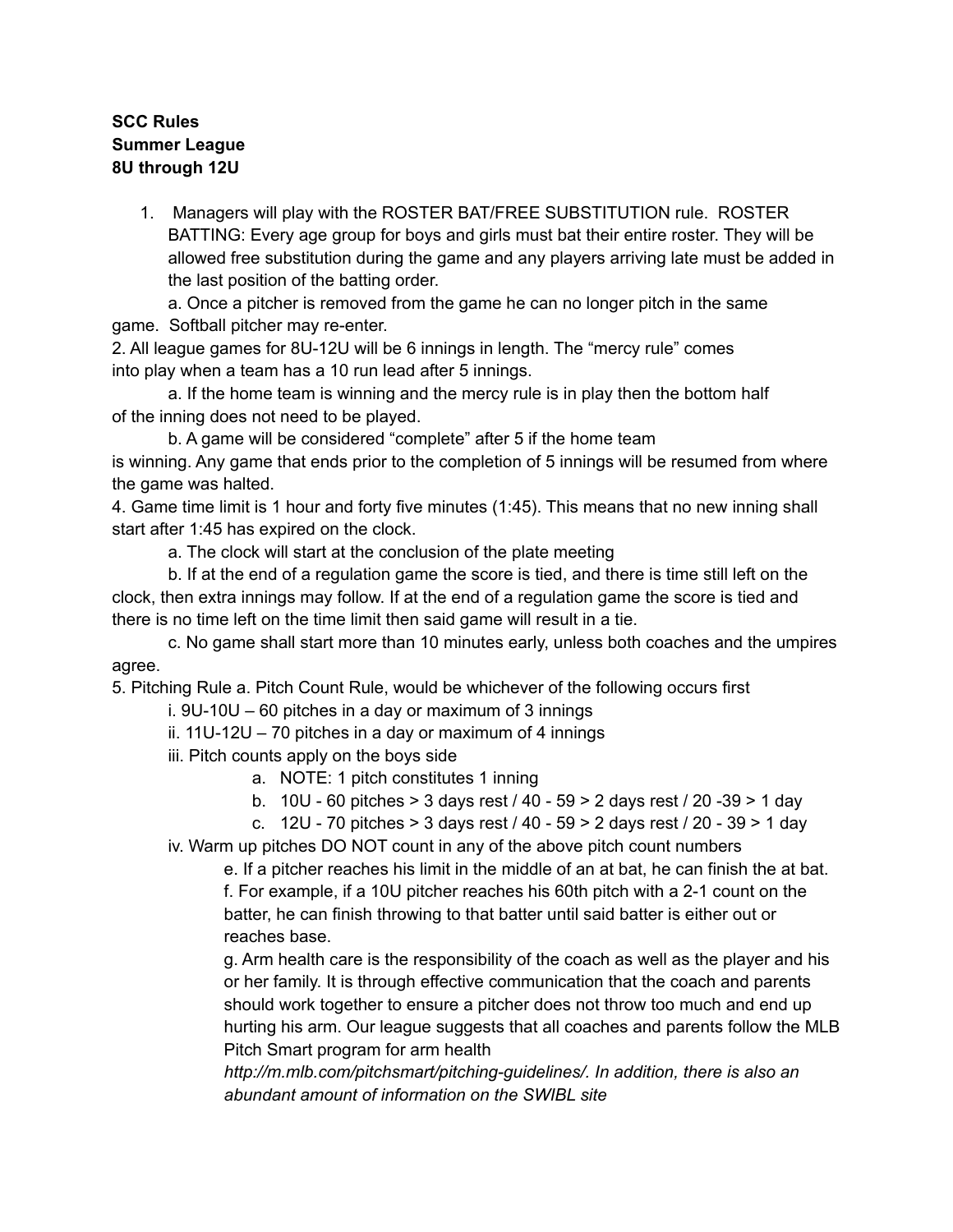http://www.swiblbaseball.org/v1/index.php/news/86-arm-care-and-injury-preventio n that should also be followed.

h. Any and all pitching discrepancies will be settled by the assigned umpires on the field jointly (if there are 2) and their decision is final. Keep in mind we would much rather error on the side of caution in lieu of over throwing a pitcher.

i. Innings will be counted by the number of outs recorded in an inning. If the pitcher of record has one out then he has pitched 1/3 of an inning.

7. Runners are allowed to lead off and steal in baseball games.

a. We are not limiting teams on over throws.

8. The dropped third strike rule is in play for 11-12. We encourage 10U to practice this and if coaches agree, you may play by this rule.

9. For each league game one umpire is required, we would encourage 2 for each game. If there is only 1 umpire, it may be easiest if they stand behind the pitcher's mound to call the game. 10. It is the responsibility of the head coach (or acting head coach) to ensure that players and fans exhibit proper sportsmanship at all times. Ejected players, fans and coaches will be required to depart the field of play immediately. Failure to oblige will result in forfeiture of the game.

a. If a player or coach is ejected for any reason, they are automatically suspended for their next SCC game.

- 1. Any coach, manager, player who shows unsportsmanlike conduct by physical contact or verbal abuse to an umpire, coach, player, will be ejected from the game and given a two game suspension. If a second incident occurs, that Coach will be suspended for the rest of season and playoff competition along with being put on probation for the next year. If one incident should occur while on probation, that coach will be banned from participation in the SCC. If the incident happens in the last game of the season, including playoffs, suspension will carry on to the first two games of next season. Umpire must notify the town president within 24 hours of the incident, and then the town president is to notify SCC Commissioners. It is the responsibility of the team manager to enforce this.
- 2. **Coaches, it is 100% up to you to make sure your fans are acting appropriately and at NO point saying anything negative toward our umpires.**

Scheduling Games

A. One of the league commissioners will work to schedule games

- 1. We will try not to schedule more than 3 games in any given week
- B. Make up policy

a. Games that are canceled due to weather or a school event are to be handled as follows:

i. The home team has one week to contact the opposing coach with alternative dates.

ii. The opposing coach is required to respond within the same week.

iii. If the home team does not have any open home dates then they should ask the opposing team if they have any open dates on their field.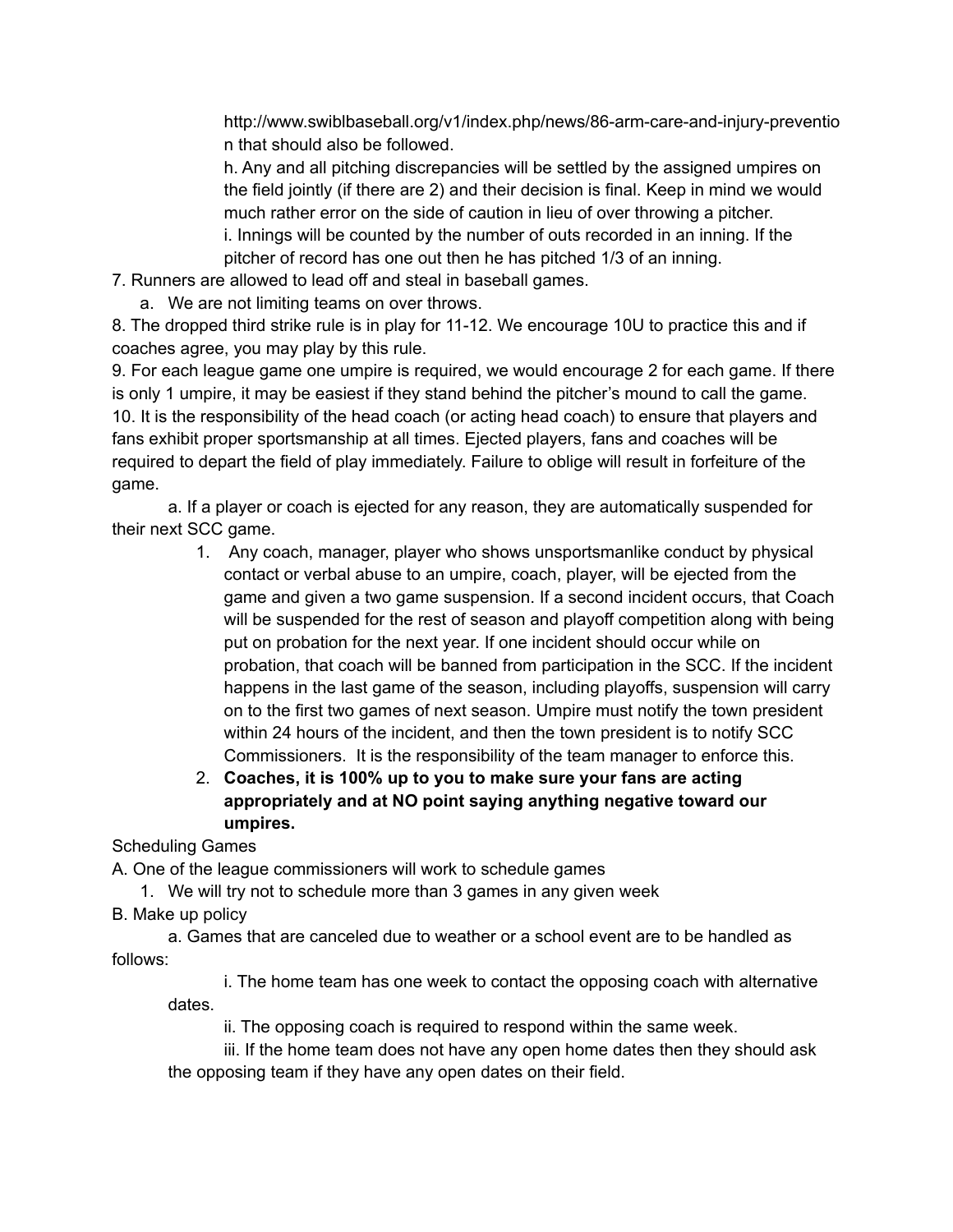b. If you are having trouble with a coach not communicating regarding a re-schedule, please check in with your town representative

15. The format of the league tournament will be determined at a later date and is dependent upon the total number of teams in each age group playing in the tournament. In addition, there will be tournament-specific rules.

16. Rosters

a. Teams will not have a max number of players on their roster. Teams should have a minimum of 9 players making up a roster.

b. Players can only play for 1 team in the SCC League and only 1 team in any age group, regardless of division.

i. A player who is on a 9-10 yr old team may not play on another 9-10 yr old team. If you want to add a player for a game you must add a player from a younger SCC team.

ii. We encourage all teams to have a pool of younger players they can pull from if they will be short players. Please ONLY pull players if you do NOT have enough.

iii. Games will not result in forfeit due to lack of players

c. When submitting a lineup card to the opposing team, coaches must use the players last name.

17. It is the responsibility of the home team to ensure that all applicable rules affiliated with their "home field" of play get reviewed with the visiting coach and umpires prior to the start of the game. Upon completion of the "home field" rules review it is the responsibility of both teams to ensure that no violations occur.

18. Players that depart the game for any other reason besides injury will have their spot in the lineup considered as an out each time that the missing players spot in the batting order comes up.

a. If a player leaves the game due to injury he will not be allowed to re-enter the same game. When his turn in the lineup comes up, he will simply be skipped over.

21. A courtesy runner for the pitcher and catcher is allowed at any time.

a. If your team is batting their entire roster, the player in which recorded the last batted out must be used first and can only be used one time per inning. In the event that the player recorded the last batted out has already been used, the previous batter that recorded a batted out is to be used next.

22. There will be one balk warning per pitcher in age groups 8U - 12U boys.

23. The hosting team will be required to supply 2 newer baseballs / softballs and have 2 other used balls on hand for each game.

26. In the event of inclement weather it is the home team's responsibility to make a decision on playing the game no later than 4:00pm on the day of game. It is the home team responsibility to notify the visiting team and umpires about the cancellation.

27. Bats must meet SCC League rules:

A. PM / 8-10 / 10-12 Bat Rules will be the same. 12-14 Boys will follow IESA Bat Rules.

1. Barrel may not exceed 2 ⅝, no drop limit

2. If a player uses an illegal bat and gets a hit with such bat, then that player will be declared as being out and any runners will return to the base they were occupying at the time of the pitch.